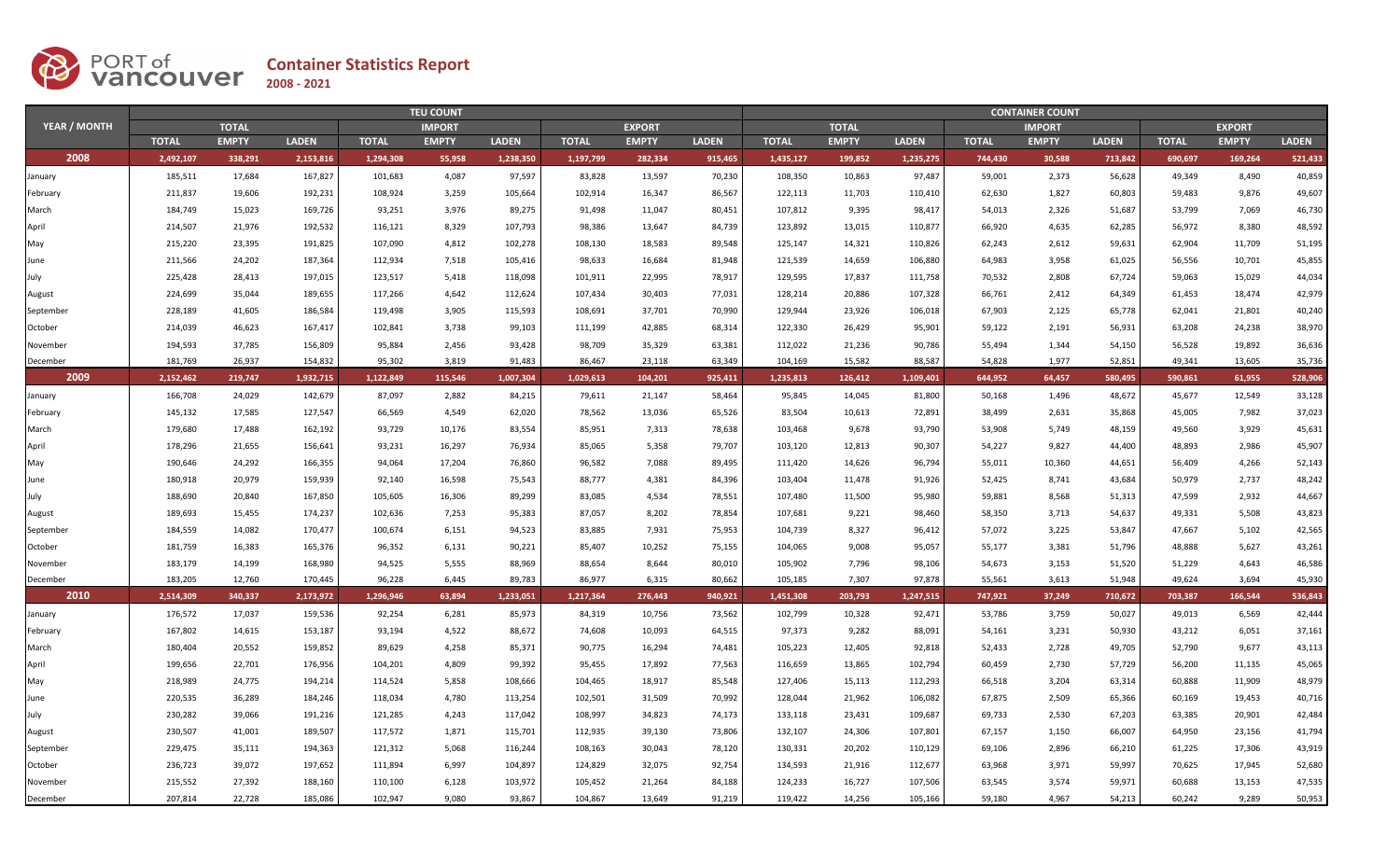

|                     |              | <b>TEU COUNT</b> |              |              |               |              |              |               |              |              |              | <b>CONTAINER COUNT</b> |              |               |              |              |               |              |  |  |  |
|---------------------|--------------|------------------|--------------|--------------|---------------|--------------|--------------|---------------|--------------|--------------|--------------|------------------------|--------------|---------------|--------------|--------------|---------------|--------------|--|--|--|
| <b>YEAR / MONTH</b> |              | <b>TOTAL</b>     |              |              | <b>IMPORT</b> |              |              | <b>EXPORT</b> |              |              | <b>TOTAL</b> |                        |              | <b>IMPORT</b> |              |              | <b>EXPORT</b> |              |  |  |  |
|                     | <b>TOTAL</b> | <b>EMPTY</b>     | <b>LADEN</b> | <b>TOTAL</b> | <b>EMPTY</b>  | <b>LADEN</b> | <b>TOTAL</b> | <b>EMPTY</b>  | <b>LADEN</b> | <b>TOTAL</b> | <b>EMPTY</b> | <b>LADEN</b>           | <b>TOTAL</b> | <b>EMPTY</b>  | <b>LADEN</b> | <b>TOTAL</b> | <b>EMPTY</b>  | <b>LADEN</b> |  |  |  |
| 2011                | 2,507,032    | 272,722          | 2,234,310    | 1,320,610    | 86,026        | 1,234,585    | 1,186,422    | 186,697       | 999,725      | 1,442,956    | 168,683      | 1,274,273              | 762,344      | 47,149        | 715,195      | 680,612      | 121,534       | 559,078      |  |  |  |
| January             | 202,161      | 22,913           | 179,248      | 115,942      | 7,506         | 108,437      | 86,218       | 15,407        | 70,812       | 116,513      | 14,466       | 102,047                | 66,504       | 4,110         | 62,394       | 50,009       | 10,356        | 39,653       |  |  |  |
| February            | 189,714      | 19,978           | 169,737      | 97,529       | 3,990         | 93,540       | 92,185       | 15,988        | 76,197       | 109,294      | 12,807       | 96,487                 | 56,126       | 2,306         | 53,820       | 53,168       | 10,501        | 42,667       |  |  |  |
| March               | 184,836      | 20,168           | 164,669      | 93,080       | 8,831         | 84,250       | 91,756       | 11,337        | 80,419       | 106,143      | 12,106       | 94,037                 | 53,684       | 4,592         | 49,092       | 52,459       | 7,514         | 44,945       |  |  |  |
| April               | 214,400      | 19,286           | 195,114      | 111,008      | 7,344         | 103,664      | 103,392      | 11,942        | 91,450       | 122,942      | 11,759       | 111,183                | 64,175       | 3,944         | 60,231       | 58,767       | 7,815         | 50,952       |  |  |  |
| May                 | 218,250      | 27,086           | 191,164      | 111,724      | 11,736        | 99,988       | 106,526      | 15,350        | 91,176       | 125,862      | 17,393       | 108,469                | 64,451       | 6,213         | 58,238       | 61,411       | 11,180        | 50,231       |  |  |  |
| June                | 215,573      | 27,201           | 188,372      | 106,211      | 9,109         | 97,102       | 109,362      | 18,093        | 91,269       | 124,672      | 17,464       | 107,208                | 61,077       | 4,585         | 56,492       | 63,595       | 12,879        | 50,716       |  |  |  |
| July                | 213,418      | 24,110           | 189,308      | 114,589      | 6,096         | 108,493      | 98,829       | 18,014        | 80,815       | 122,900      | 14,550       | 108,350                | 66,280       | 3,323         | 62,957       | 56,620       | 11,227        | 45,393       |  |  |  |
| August              | 215,765      | 26,942           | 188,823      | 121,600      | 4,897         | 116,703      | 94,165       | 22,045        | 72,120       | 123,944      | 16,230       | 107,714                | 70,204       | 2,980         | 67,224       | 53,740       | 13,250        | 40,490       |  |  |  |
| September           | 225,210      | 24,674           | 200,536      | 117,707      | 5,966         | 111,741      | 107,503      | 18,708        | 88,795       | 129,090      | 15,026       | 114,064                | 67,739       | 3,308         | 64,431       | 61,351       | 11,718        | 49,633       |  |  |  |
| October             | 207,098      | 19,720           | 187,378      | 109,491      | 7,136         | 102,355      | 97,607       | 12,584        | 85,023       | 118,972      | 11,767       | 107,205                | 63,190       | 4,114         | 59,076       | 55,782       | 7,653         | 48,129       |  |  |  |
| November            | 211,483      | 20,767           | 190,715      | 115,865      | 6,341         | 109,524      | 95,618       | 14,426        | 81,192       | 122,125      | 12,618       | 109,507                | 67,647       | 3,946         | 63,701       | 54,478       | 8,672         | 45,806       |  |  |  |
| December            | 209,127      | 19,879           | 189,248      | 105,866      | 7,076         | 98,791       | 103,260      | 12,803        | 90,458       | 120,499      | 12,497       | 108,002                | 61,267       | 3,728         | 57,539       | 59,232       | 8,769         | 50,463       |  |  |  |
| 2012                | 2,713,160    | 314,962          | 2.398.198    | 1.451.309    | 101.934       | 1,349,375    | 1,261,852    | 213,028       | 1.048.824    | 1,566,704    | 191,400      | 1,375,304              | 840.685      | 54,978        | 785,707      | 726,019      | 136,422       | 589,597      |  |  |  |
| January             | 222,910      | 19,591           | 203,319      | 135,748      | 9,015         | 126,733      | 87,162       | 10,576        | 76,586       | 127,881      | 12,371       | 115,510                | 78,318       | 4,835         | 73,483       | 49,563       | 7,536         | 42,027       |  |  |  |
| February            | 187,470      | 15,421           | 172,049      | 94,035       | 7,188         | 86,847       | 93,435       | 8,233         | 85,202       | 107,479      | 9,454        | 98,025                 | 54,433       | 3,830         | 50,603       | 53,046       | 5,624         | 47,422       |  |  |  |
| March               | 217,162      | 17,179           | 199,983      | 116,327      | 7,369         | 108,959      | 100,835      | 9,811         | 91,024       | 125,013      | 11,018       | 113,995                | 67,133       | 4,037         | 63,096       | 57,880       | 6,981         | 50,899       |  |  |  |
| April               | 229,055      | 17,425           | 211,631      | 125,497      | 8,248         | 117,249      | 103,558      | 9,177         | 94,381       | 132,506      | 11,071       | 121,435                | 72,818       | 4,449         | 68,369       | 59,688       | 6,622         | 53,066       |  |  |  |
| May                 | 227,644      | 24,409           | 203,235      | 122,314      | 7,997         | 114,317      | 105,330      | 16,412        | 88,918       | 132,672      | 15,570       | 117,102                | 71,148       | 4,141         | 67,007       | 61,524       | 11,429        | 50,095       |  |  |  |
| June                | 216,489      | 26,315           | 190,173      | 118,329      | 11,393        | 106,936      | 98,160       | 14,923        | 83,237       | 126,076      | 15,573       | 110,503                | 69,077       | 5,941         | 63,136       | 56,999       | 9,632         | 47,367       |  |  |  |
| July                | 246,140      | 37,917           | 208,223      | 132,599      | 6,602         | 125,998      | 113,541      | 31,316        | 82,226       | 142,740      | 22,655       | 120,085                | 76,831       | 3,514         | 73,317       | 65,909       | 19,141        | 46,768       |  |  |  |
| August              | 242,821      | 34,603           | 208,219      | 131,405      | 8,154         | 123,251      | 111,416      | 26,448        | 84,968       | 141,156      | 21,242       | 119,914                | 76,480       | 5,040         | 71,440       | 64,676       | 16,202        | 48,474       |  |  |  |
| September           | 224,424      | 29,408           | 195,016      | 119,864      | 5,973         | 113,891      | 104,560      | 23,435        | 81,125       | 129,249      | 17,343       | 111,906                | 69,030       | 3,321         | 65,709       | 60,219       | 14,022        | 46,197       |  |  |  |
| October             | 245,203      | 36,461           | 208,742      | 125,353      | 9,382         | 115,971      | 119,850      | 27,080        | 92,770       | 140,476      | 21,203       | 119,273                | 71,787       | 4,833         | 66,954       | 68,689       | 16,370        | 52,319       |  |  |  |
| November            | 234,437      | 31,760           | 202,676      | 113,955      | 10,012        | 103,943      | 120,482      | 21,748        | 98,734       | 134,954      | 19,153       | 115,801                | 66,306       | 5,422         | 60,884       | 68,648       | 13,731        | 54,917       |  |  |  |
| December            | 219,408      | 24,474           | 194,933      | 115,883      | 10,603        | 105,280      | 103,524      | 13,871        | 89,653       | 126,502      | 14,747       | 111,755                | 67,324       | 5,615         | 61,709       | 59,178       | 9,132         | 50,046       |  |  |  |
| 2013                | 2,825,475    | 281,329          | 2,544,146    | 1,507,992    | 89,464        | 1,418,527    | 1,317,483    | 191,865       | 1,125,619    | 1,639,924    | 173,412      | 1,466,512              | 877,628      | 53,135        | 824,493      | 762,296      | 120,277       | 642,019      |  |  |  |
| January             | 225,971      | 23,397           | 202,574      | 133,727      | 7,675         | 126,052      | 92,244       | 15,723        | 76,522       | 131,268      | 14,794       | 116,474                | 77,250       | 4,245         | 73,005       | 54,018       | 10,549        | 43,469       |  |  |  |
| February            | 221,885      | 21,695           | 200,190      | 124,078      | 10,379        | 113,700      | 97,807       | 11,316        | 86,491       | 127,616      | 13,034       | 114,582                | 71,412       | 5,840         | 65,572       | 56,204       | 7,194         | 49,010       |  |  |  |
| March               | 195,103      | 17,542           | 177,562      | 93,699       | 9,309         | 84,390       | 101,404      | 8,233         | 93,172       | 114,071      | 10,706       | 103,365                | 55,383       | 5,479         | 49,904       | 58,688       | 5,227         | 53,461       |  |  |  |
| April               | 233,334      | 21,493           | 211,841      | 127,449      | 9,005         | 118,444      | 105,885      | 12,488        | 93,398       | 136,058      | 13,049       | 123,009                | 75,045       | 5,583         | 69,462       | 61,013       | 7,466         | 53,547       |  |  |  |
| May                 | 239,226      | 25,189           | 214,037      | 126,787      | 7,330         | 119,457      | 112,439      | 17,860        | 94,580       | 140,261      | 15,166       | 125,095                | 74,565       | 4,228         | 70,337       | 65,696       | 10,938        | 54,758       |  |  |  |
| June                | 226,122      | 29,576           | 196,546      | 115,214      | 7,073         | 108,141      | 110,908      | 22,503        | 88,405       | 132,896      | 18,356       | 114,540                | 67,418       | 3,909         | 63,509       | 65,478       | 14,447        | 51,031       |  |  |  |
| July                | 249,122      | 25,613           | 223,509      | 138,417      | 8,373         | 130,044      | 110,705      | 17,240        | 93,465       | 144,888      | 16,188       | 128,700                | 80,071       | 4,486         | 75,585       | 64,817       | 11,702        | 53,115       |  |  |  |
| August              | 259,790      | 23,606           | 236,185      | 137,094      | 6,328         | 130,766      | 122,696      | 17,278        | 105,419      | 149,845      | 15,634       | 134,211                | 79,528       | 3,951         | 75,577       | 70,317       | 11,683        | 58,634       |  |  |  |
| September           | 245,169      | 24,430           | 220,740      | 134,428      | 5,753         | 128,675      | 110,742      | 18,676        | 92,065       | 141,137      | 15,621       | 125,516                | 77,140       | 3,461         | 73,679       | 63,997       | 12,160        | 51,837       |  |  |  |
| October             | 256,409      | 25,211           | 231,199      | 130,764      | 5,333         | 125,432      | 125,645      | 19,878        | 105,767      | 146,833      | 14,729       | 132,104                | 75,451       | 3,483         | 71,968       | 71,382       | 11,246        | 60,136       |  |  |  |
| November            | 246,256      | 24,111           | 222,145      | 130,594      | 5,811         | 124,783      | 115,662      | 18,300        | 97,362       | 143,345      | 14,208       | 129,137                | 76,760       | 3,990         | 72,770       | 66,585       | 10,218        | 56,367       |  |  |  |
| December            | 227,088      | 19,468           | 207,620      | 115,742      | 7,096         | 108,646      | 111,346      | 12,372        | 98,974       | 131,706      | 11,927       | 119,779                | 67,605       | 4,480         | 63,125       | 64,101       | 7,447         | 56,654       |  |  |  |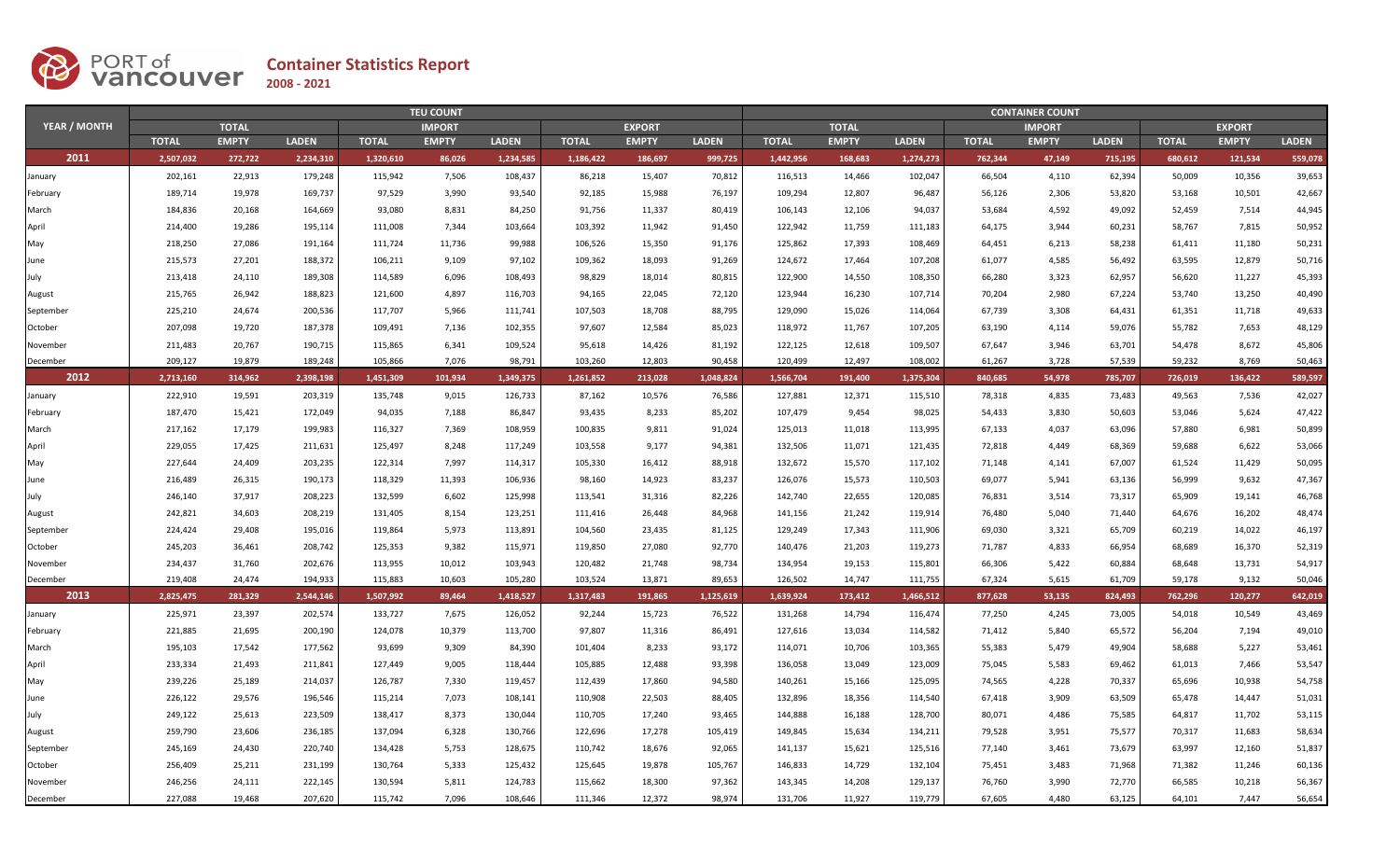

|                     |              | <b>TEU COUNT</b> |              |              |               |              |              |               |              |              |              | <b>CONTAINER COUNT</b> |              |               |              |              |               |              |  |  |  |
|---------------------|--------------|------------------|--------------|--------------|---------------|--------------|--------------|---------------|--------------|--------------|--------------|------------------------|--------------|---------------|--------------|--------------|---------------|--------------|--|--|--|
| <b>YEAR / MONTH</b> |              | <b>TOTAL</b>     |              |              | <b>IMPORT</b> |              |              | <b>EXPORT</b> |              |              | <b>TOTAL</b> |                        |              | <b>IMPORT</b> |              |              | <b>EXPORT</b> |              |  |  |  |
|                     | <b>TOTAL</b> | <b>EMPTY</b>     | <b>LADEN</b> | <b>TOTAL</b> | <b>EMPTY</b>  | <b>LADEN</b> | <b>TOTAL</b> | <b>EMPTY</b>  | <b>LADEN</b> | <b>TOTAL</b> | <b>EMPTY</b> | <b>LADEN</b>           | <b>TOTAL</b> | <b>EMPTY</b>  | <b>LADEN</b> | <b>TOTAL</b> | <b>EMPTY</b>  | <b>LADEN</b> |  |  |  |
| 2014                | 2,912,900    | 368,146          | 2,544,755    | 1,556,678    | 57,599        | 1,499,079    | 1,356,223    | 310,547       | 1,045,676    | 1,692,797    | 216,123      | 1,476,674              | 906,154      | 36,025        | 870,129      | 786,643      | 180,098       | 606,545      |  |  |  |
| January             | 239,633      | 21,867           | 217,766      | 144,784      | 5,055         | 139,729      | 94,848       | 16,812        | 78,036       | 139,989      | 14,269       | 125,720                | 84,307       | 3,467         | 80,840       | 55,682       | 10,802        | 44,880       |  |  |  |
| February            | 205,937      | 15,266           | 190,671      | 111,324      | 6,530         | 104,794      | 94,613       | 8,736         | 85,877       | 119,240      | 9,474        | 109,766                | 64,324       | 3,996         | 60,328       | 54,916       | 5,478         | 49,438       |  |  |  |
| March               | 192,692      | 31,518           | 161,173      | 117,882      | 2,790         | 115,092      | 74,810       | 28,729        | 46,081       | 113,558      | 17,834       | 95,724                 | 69,104       | 1,814         | 67,290       | 44,454       | 16,020        | 28,434       |  |  |  |
| April               | 227,186      | 26,339           | 200,846      | 114,352      | 5,175         | 109,177      | 112,834      | 21,164        | 91,670       | 131,208      | 14,984       | 116,224                | 66,623       | 2,840         | 63,783       | 64,585       | 12,144        | 52,441       |  |  |  |
| May                 | 274,115      | 37,428           | 236,688      | 137,142      | 11,793        | 125,349      | 136,973      | 25,634        | 111,339      | 159,171      | 21,816       | 137,355                | 80,338       | 6,591         | 73,747       | 78,833       | 15,225        | 63,608       |  |  |  |
| June                | 263,905      | 34,072           | 229,833      | 135,333      | 5,259         | 130,074      | 128,572      | 28,813        | 99,759       | 155,562      | 20,881       | 134,681                | 79,797       | 3,288         | 76,509       | 75,765       | 17,593        | 58,172       |  |  |  |
| July                | 269,731      | 34,693           | 235,038      | 147,638      | 3,620         | 144,018      | 122,093      | 31,073        | 91,020       | 157,678      | 21,240       | 136,438                | 86,057       | 2,514         | 83,543       | 71,621       | 18,726        | 52,895       |  |  |  |
| August              | 261,101      | 36,066           | 225,035      | 137,306      | 2,474         | 134,832      | 123,795      | 33,592        | 90,203       | 151,220      | 21,425       | 129,795                | 79,374       | 1,878         | 77,496       | 71,846       | 19,547        | 52,299       |  |  |  |
| September           | 259,543      | 35,282           | 224,260      | 134,828      | 3,212         | 131,616      | 124,715      | 32,071        | 92,644       | 149,806      | 20,527       | 129,279                | 78,063       | 2,440         | 75,623       | 71,743       | 18,087        | 53,656       |  |  |  |
| October             | 259,337      | 38,450           | 220,887      | 131,143      | 3,974         | 127,169      | 128,194      | 34,476        | 93,719       | 150,156      | 22,239       | 127,917                | 76,179       | 2,911         | 73,268       | 73,977       | 19,328        | 54,649       |  |  |  |
| November            | 218,459      | 27,985           | 190,473      | 115,090      | 3,286         | 111,804      | 103,369      | 24,699        | 78,670       | 125,990      | 15,209       | 110,781                | 66,523       | 1,783         | 64,740       | 59,467       | 13,426        | 46,041       |  |  |  |
| December            | 241,264      | 29,179           | 212,084      | 129,856      | 4,431         | 125,425      | 111,408      | 24,748        | 86,660       | 139,219      | 16,225       | 122,994                | 75,465       | 2,503         | 72,962       | 63,754       | 13,722        | 50,032       |  |  |  |
| 2015                | 3,054,467    | 446.046          | 2.608.421    | 1.580.846    | 38.458        | 1.542.388    | 1,473,621    | 407,588       | 1.066.034    | 1,770,364    | 265,297      | 1,505,067              | 915.394      | 25,578        | 889.816      | 854,970      | 239,719       | 615,251      |  |  |  |
| January             | 238,890      | 33,186           | 205,704      | 133,785      | 1,956         | 131,829      | 105,105      | 31,230        | 73,875       | 138,975      | 19,309       | 119,666                | 77,344       | 1,342         | 76,002       | 61,631       | 17,967        | 43,664       |  |  |  |
| February            | 238,320      | 33,138           | 205,182      | 123,185      | 3,303         | 119,882      | 115,135      | 29,835        | 85,300       | 137,187      | 18,584       | 118,603                | 71,243       | 1,980         | 69,263       | 65,944       | 16,604        | 49,340       |  |  |  |
| March               | 258,023      | 28,719           | 229,304      | 142,105      | 6,574         | 135,531      | 115,918      | 22,145        | 93,773       | 149,787      | 17,417       | 132,370                | 82,474       | 3,865         | 78,609       | 67,313       | 13,552        | 53,761       |  |  |  |
| April               | 261,101      | 31,079           | 230,023      | 132,850      | 2,323         | 130,527      | 128,252      | 28,756        | 99,496       | 151,376      | 18,677       | 132,699                | 77,200       | 1,542         | 75,658       | 74,176       | 17,135        | 57,041       |  |  |  |
| May                 | 274,958      | 46,058           | 228,900      | 134,027      | 1,940         | 132,087      | 140,931      | 44,118        | 96,813       | 159,339      | 27,148       | 132,191                | 77,852       | 994           | 76,858       | 81,487       | 26,154        | 55,333       |  |  |  |
| June                | 249,023      | 37,618           | 211,405      | 123,499      | 1,476         | 122,023      | 125,524      | 36,142        | 89,382       | 145,383      | 23,339       | 122,044                | 71,753       | 747           | 71,006       | 73,630       | 22,592        | 51,038       |  |  |  |
| July                | 265,030      | 42,120           | 222,910      | 140,827      | 1,644         | 139,183      | 124,203      | 40,476        | 83,727       | 153,838      | 26,222       | 127,616                | 81,274       | 1,033         | 80,241       | 72,564       | 25,189        | 47,375       |  |  |  |
| August              | 266,360      | 51,395           | 214,965      | 134,260      | 1,073         | 133,186      | 132,100      | 50,321        | 81,779       | 152,635      | 30,506       | 122,129                | 76,746       | 586           | 76,160       | 75,889       | 29,920        | 45,969       |  |  |  |
| September           | 267,083      | 43,863           | 223,220      | 142,468      | 2,382         | 140,086      | 124,615      | 41,481        | 83,134       | 152,516      | 24,533       | 127,983                | 81,222       | 1,840         | 79,382       | 71,294       | 22,693        | 48,601       |  |  |  |
| October             | 260,372      | 45,380           | 214,993      | 128,196      | 4,501         | 123,695      | 132,176      | 40,878        | 91,298       | 151,890      | 26,279       | 125,611                | 74,989       | 3,870         | 71,119       | 76,901       | 22,409        | 54,492       |  |  |  |
| November            | 249,718      | 33,835           | 215,883      | 128,342      | 7,195         | 121,147      | 121,376      | 26,640        | 94,736       | 146,304      | 20,616       | 125,688                | 75,498       | 5,362         | 70,136       | 70,806       | 15,254        | 55,552       |  |  |  |
| December            | 225,589      | 19,657           | 205,932      | 117,303      | 4,091         | 113,212      | 108,286      | 15,566        | 92,720       | 131,134      | 12,667       | 118,467                | 67,799       | 2,417         | 65,382       | 63,335       | 10,250        | 53,085       |  |  |  |
| 2016                | 2,929,585    | 322,957          | 2,606,628    | 1,554,139    | 48,197        | 1,505,942    | 1,375,446    | 274,760       | 1,100,686    | 1,692,276    | 196,792      | 1,495,484              | 896,727      | 30,181        | 866,546      | 795,549      | 166,611       | 628,938      |  |  |  |
| January             | 251,730      | 32,987           | 218,743      | 139,963      | 4,486         | 135,478      | 111,766      | 28,501        | 83,265       | 145,976      | 20,709       | 125,267                | 80,453       | 2,578         | 77,875       | 65,523       | 18,131        | 47,392       |  |  |  |
| February            | 231,151      | 28,129           | 203,022      | 120,390      | 2,570         | 117,820      | 110,761      | 25,559        | 85,202       | 132,240      | 16,726       | 115,514                | 68,736       | 1,493         | 67,243       | 63,504       | 15,233        | 48,271       |  |  |  |
| March               | 221,507      | 24,124           | 197,383      | 103,106      | 4,019         | 99,087       | 118,401      | 20,104        | 98,297       | 127,809      | 14,942       | 112,867                | 59,840       | 2,121         | 57,719       | 67,969       | 12,821        | 55,148       |  |  |  |
| April               | 236,649      | 24,366           | 212,283      | 124,342      | 3,208         | 121,134      | 112,307      | 21,158        | 91,149       | 137,891      | 15,418       | 122,473                | 72,468       | 1,819         | 70,649       | 65,423       | 13,599        | 51,824       |  |  |  |
| May                 | 249,525      | 29,211           | 220,315      | 131,185      | 3,807         | 127,378      | 118,340      | 25,404        | 92,937       | 145,085      | 17,899       | 127,186                | 76,250       | 2,024         | 74,226       | 68,835       | 15,875        | 52,960       |  |  |  |
| June                | 231,282      | 23,346           | 207,936      | 121,021      | 2,874         | 118,147      | 110,261      | 20,472        | 89,789       | 135,119      | 15,161       | 119,958                | 70,165       | 1,545         | 68,620       | 64,954       | 13,616        | 51,338       |  |  |  |
| July                | 245,875      | 26,232           | 219,643      | 138,883      | 3,404         | 135,478      | 106,993      | 22,828        | 84,165       | 141,619      | 15,938       | 125,681                | 80,009       | 2,041         | 77,968       | 61,610       | 13,897        | 47,713       |  |  |  |
| August              | 267,936      | 34,961           | 232,975      | 142,339      | 2,657         | 139,682      | 125,597      | 32,304        | 93,293       | 152,689      | 21,291       | 131,398                | 80,858       | 1,432         | 79,426       | 71,831       | 19,859        | 51,972       |  |  |  |
| September           | 250,302      | 26,852           | 223,450      | 136,101      | 3,726         | 132,375      | 114,200      | 23,126        | 91,075       | 143,048      | 15,124       | 127,924                | 77,652       | 2,289         | 75,363       | 65,396       | 12,835        | 52,561       |  |  |  |
| October             | 258,657      | 26,495           | 232,162      | 138,226      | 7,174         | 131,052      | 120,431      | 19,321        | 101,110      | 149,079      | 15,628       | 133,451                | 79,806       | 5,307         | 74,499       | 69,273       | 10,321        | 58,952       |  |  |  |
| November            | 245,883      | 21,393           | 224,491      | 132,800      | 4,641         | 128,159      | 113,083      | 16,752        | 96,332       | 143,131      | 12,664       | 130,467                | 77,483       | 3,619         | 73,864       | 65,648       | 9,045         | 56,603       |  |  |  |
| December            | 239,090      | 24,864           | 214,226      | 125,784      | 5,631         | 120,153      | 113,307      | 19,233        | 94,074       | 138,590      | 15,292       | 123,298                | 73,007       | 3,913         | 69,094       | 65,583       | 11,379        | 54,204       |  |  |  |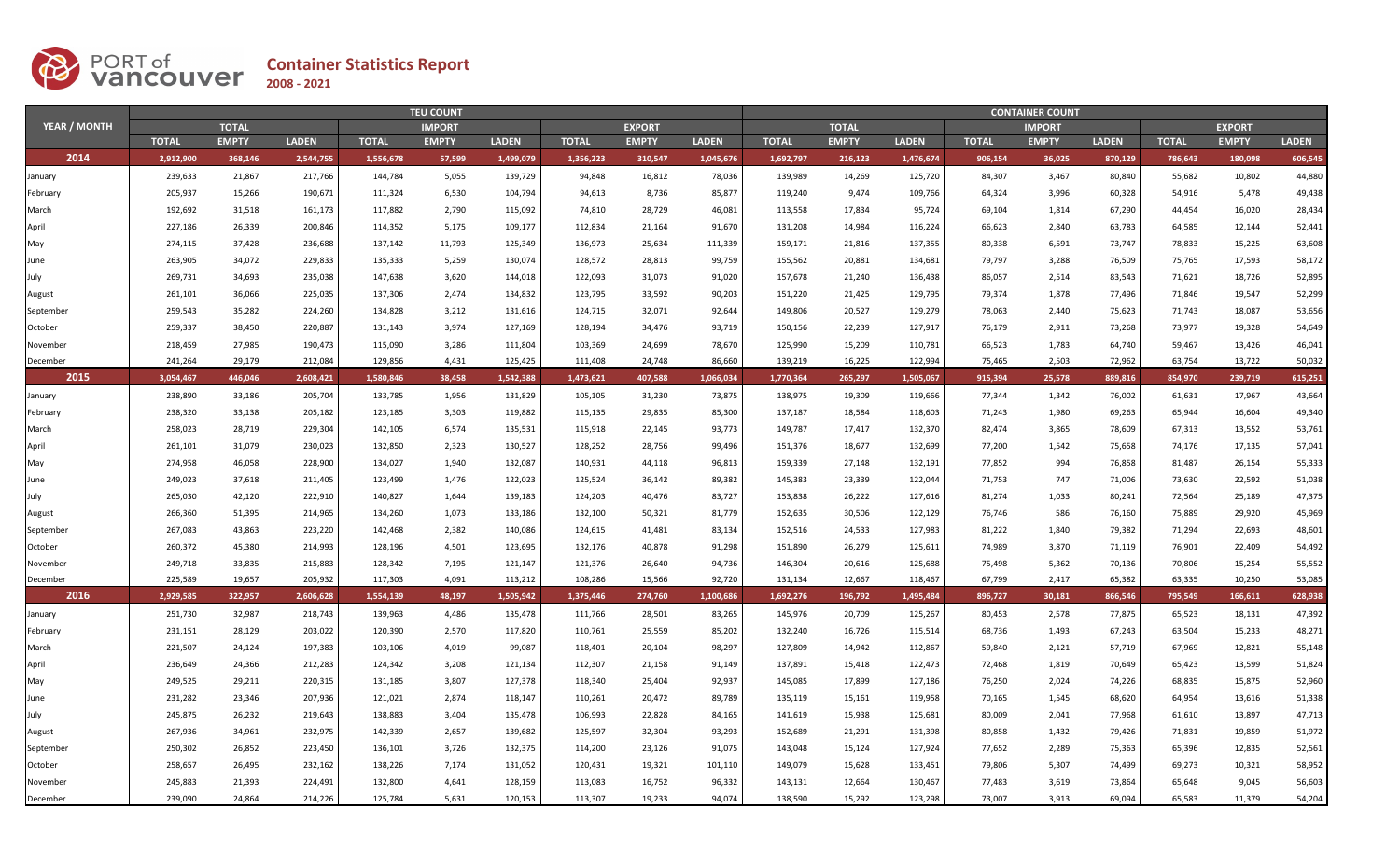

|                     |              | <b>TEU COUNT</b> |              |              |               |              |              |               |              |              |              | <b>CONTAINER COUNT</b> |              |               |              |               |              |              |  |  |  |
|---------------------|--------------|------------------|--------------|--------------|---------------|--------------|--------------|---------------|--------------|--------------|--------------|------------------------|--------------|---------------|--------------|---------------|--------------|--------------|--|--|--|
| <b>YEAR / MONTH</b> |              | <b>TOTAL</b>     |              |              | <b>IMPORT</b> |              |              | <b>EXPORT</b> |              |              | <b>TOTAL</b> |                        |              | <b>IMPORT</b> |              | <b>EXPORT</b> |              |              |  |  |  |
|                     | <b>TOTAL</b> | <b>EMPTY</b>     | <b>LADEN</b> | <b>TOTAL</b> | <b>EMPTY</b>  | <b>LADEN</b> | <b>TOTAL</b> | <b>EMPTY</b>  | <b>LADEN</b> | <b>TOTAL</b> | <b>EMPTY</b> | <b>LADEN</b>           | <b>TOTAL</b> | <b>EMPTY</b>  | <b>LADEN</b> | <b>TOTAL</b>  | <b>EMPTY</b> | <b>LADEN</b> |  |  |  |
| 2017                | 3,252,220    | 472,775          | 2,779,445    | 1,713,247    | 35,447        | 1,677,800    | 1,538,973    | 437,328       | 1,101,645    | 1,864,211    | 273,472      | 1,590,739              | 978,535      | 19,064        | 959,471      | 885,676       | 254,408      | 631,268      |  |  |  |
| January             | 239,522      | 24,919           | 214,603      | 132,718      | 3,579         | 129,139      | 106,804      | 21,340        | 85,464       | 139,158      | 15,499       | 123,659                | 75,692       | 2,178         | 73,514       | 63,466        | 13,321       | 50,145       |  |  |  |
| February            | 250,514      | 29,729           | 220,786      | 132,009      | 5,250         | 126,759      | 118,505      | 24,479        | 94,027       | 143,540      | 17,437       | 126,103                | 75,272       | 3,112         | 72,160       | 68,268        | 14,325       | 53,943       |  |  |  |
| March               | 250,204      | 27,383           | 222,821      | 125,796      | 4,657         | 121,139      | 124,408      | 22,726        | 101,682      | 143,222      | 15,528       | 127,694                | 71,951       | 2,395         | 69,556       | 71,271        | 13,133       | 58,138       |  |  |  |
| April               | 257,451      | 28,946           | 228,505      | 139,389      | 2,454         | 136,935      | 118,062      | 26,492        | 91,570       | 147,482      | 16,642       | 130,840                | 79,656       | 1,284         | 78,372       | 67,826        | 15,358       | 52,468       |  |  |  |
| May                 | 289,948      | 39,037           | 250,911      | 156,349      | 2,058         | 154,291      | 133,599      | 36,979        | 96,620       | 167,236      | 21,779       | 145,457                | 90,195       | 1,080         | 89,115       | 77,041        | 20,699       | 56,342       |  |  |  |
| June                | 270,895      | 44,591           | 226,305      | 138,150      | 2,860         | 135,290      | 132,745      | 41,731        | 91,015       | 156,764      | 25,991       | 130,773                | 79,650       | 1,540         | 78,110       | 77,114        | 24,451       | 52,663       |  |  |  |
| July                | 292,867      | 49,232           | 243,635      | 155,386      | 1,832         | 153,554      | 137,481      | 47,400        | 90,081       | 167,662      | 28,707       | 138,955                | 88,936       | 1,197         | 87,739       | 78,726        | 27,510       | 51,216       |  |  |  |
| August              | 278,538      | 47,635           | 230,903      | 145,949      | 426           | 145,523      | 132,589      | 47,209        | 85,380       | 158,075      | 27,815       | 130,260                | 83,155       | 262           | 82,893       | 74,920        | 27,553       | 47,367       |  |  |  |
| September           | 284,965      | 47,286           | 237,679      | 153,675      | 2,041         | 151,635      | 131,290      | 45,246        | 86,045       | 161,965      | 26,858       | 135,107                | 87,225       | 1,105         | 86,120       | 74,740        | 25,753       | 48,987       |  |  |  |
| October             | 277,257      | 46,645           | 230,612      | 141,763      | 2,715         | 139,049      | 135,494      | 43,931        | 91,564       | 157,583      | 26,245       | 131,338                | 79,993       | 1,299         | 78,694       | 77,590        | 24,946       | 52,644       |  |  |  |
| November            | 289,576      | 46,941           | 242,635      | 158,016      | 5,330         | 152,686      | 131,560      | 41,610        | 89,950       | 166,332      | 27,232       | 139,100                | 90,295       | 2,578         | 87,717       | 76,037        | 24,654       | 51,383       |  |  |  |
| December            | 270,486      | 40,434           | 230,052      | 134,049      | 2,246         | 131,803      | 136,437      | 38,188        | 98,249       | 155,192      | 23,739       | 131,453                | 76,515       | 1,034         | 75,481       | 78,677        | 22,705       | 55,972       |  |  |  |
| 2018                | 3,396,449    | 533,461          | 2,862,988    | 1,781,069    | 37,671        | 1,743,399    | 1,615,380    | 495,791       | 1,119,590    | 1,939,748    | 300,421      | 1,639,327              | 1,014,949    | 21,107        | 993,842      | 924,799       | 279,314      | 645,485      |  |  |  |
| January             | 266,071      | 50,966           | 215,106      | 143,045      | 4,068         | 138,977      | 123,027      | 46,898        | 76,129       | 153,330      | 30,232       | 123,098                | 81,566       | 2,302         | 79,264       | 71,764        | 27,930       | 43,834       |  |  |  |
| February            | 248,583      | 31,973           | 216,610      | 137,854      | 2,010         | 135,844      | 110,729      | 29,963        | 80,766       | 141,868      | 18,673       | 123,195                | 78,362       | 1,244         | 77,118       | 63,506        | 17,429       | 46,077       |  |  |  |
| March               | 286,563      | 45,278           | 241,285      | 144,914      | 4,274         | 140,640      | 141,650      | 41,004        | 100,646      | 163,273      | 25,206       | 138,067                | 82,698       | 2,263         | 80,435       | 80,575        | 22,943       | 57,632       |  |  |  |
| April               | 258,869      | 35,435           | 223,434      | 134,435      | 4,122         | 130,313      | 124,434      | 31,313        | 93,122       | 148,375      | 19,752       | 128,623                | 76,768       | 2,372         | 74,396       | 71,607        | 17,380       | 54,227       |  |  |  |
| May                 | 292,273      | 43,402           | 248,870      | 150,296      | 4,275         | 146,021      | 141,976      | 39,127        | 102,849      | 168,122      | 25,239       | 142,883                | 86,057       | 2,207         | 83,850       | 82,065        | 23,032       | 59,033       |  |  |  |
| June                | 285,082      | 43,303           | 241,779      | 144,400      | 2,198         | 142,202      | 140,682      | 41,105        | 99,577       | 164,032      | 25,511       | 138,521                | 82,600       | 1,213         | 81,387       | 81,432        | 24,298       | 57,134       |  |  |  |
| July                | 298,093      | 44,469           | 253,624      | 167,746      | 4,247         | 163,499      | 130,347      | 40,222        | 90,125       | 170,142      | 25,390       | 144,752                | 95,232       | 2,304         | 92,928       | 74,910        | 23,086       | 51,824       |  |  |  |
| August              | 273,638      | 51,030           | 222,608      | 137,377      | 1,979         | 135,398      | 136,261      | 49,052        | 87,210       | 154,855      | 28,393       | 126,462                | 77,682       | 856           | 76,826       | 77,173        | 27,537       | 49,636       |  |  |  |
| September           | 310,982      | 50,472           | 260,510      | 169,032      | 2,441         | 166,591      | 141,949      | 48,031        | 93,918       | 174,911      | 27,282       | 147,629                | 95,156       | 1,060         | 94,096       | 79,755        | 26,222       | 53,533       |  |  |  |
| October             | 299,258      | 44,949           | 254,309      | 156,993      | 3,304         | 153,689      | 142,265      | 41,645        | 100,620      | 169,759      | 24,301       | 145,458                | 89,191       | 1,941         | 87,250       | 80,568        | 22,360       | 58,208       |  |  |  |
| November            | 305,325      | 54,665           | 250,660      | 154,260      | 2,676         | 151,585      | 151,064      | 51.989        | 99,075       | 174.377      | 29,474       | 144,903                | 88,772       | 1,800         | 86,972       | 85,605        | 27,674       | 57,931       |  |  |  |
| December            | 271,715      | 37,520           | 234,195      | 140,718      | 2,077         | 138,641      | 130,998      | 35,443        | 95,555       | 156,704      | 20,968       | 135,736                | 80,865       | 1,545         | 79,320       | 75,839        | 19,423       | 56,416       |  |  |  |
| 2019                | 3,398,860    | 567,489          | 2,831,371    | 1,740,869    | 31,471        | 1,709,398    | 1,657,992    | 536,019       | 1,121,973    | 1,938,613    | 313,687      | 1,624,926              | 991,146      | 21.850        | 969,296      | 947,467       | 291,837      | 655,630      |  |  |  |
| January             | 313,527      | 51,759           | 261,768      | 172,856      | 2,486         | 170,370      | 140,671      | 49,273        | 91,398       | 178,115      | 27,415       | 150,700                | 97,682       | 1,449         | 96,233       | 80,433        | 25,966       | 54,467       |  |  |  |
| February            | 259,831      | 37,469           | 222,362      | 131,959      | 2,465         | 129,494      | 127,873      | 35,004        | 92,869       | 147,817      | 20,012       | 127,805                | 75,010       | 1,802         | 73,208       | 72,807        | 18,210       | 54,597       |  |  |  |
| March               | 269,681      | 35,737           | 233,944      | 134,111      | 3,639         | 130,472      | 135,570      | 32,098        | 103,472      | 154,305      | 19,551       | 134,754                | 76,678       | 2,359         | 74,319       | 77,627        | 17,192       | 60,435       |  |  |  |
| April               | 290,630      | 48,069           | 242,561      | 147,713      | 2,546         | 145,168      | 142,917      | 45,523        | 97,394       | 166,835      | 27,440       | 139,395                | 84,219       | 1,528         | 82,691       | 82,616        | 25,912       | 56,704       |  |  |  |
| May                 | 276,115      | 50,126           | 225,989      | 132,116      | 1,347         | 130,769      | 143,999      | 48,779        | 95,220       | 159,556      | 28,232       | 131,324                | 75,942       | 1,092         | 74,850       | 83,614        | 27,140       | 56,474       |  |  |  |
| June                | 285,593      | 46,383           | 239,210      | 139,470      | 1,975         | 137,495      | 146,123      | 44,408        | 101,715      | 164,668      | 26,443       | 138,225                | 80,188       | 1,631         | 78,557       | 84,480        | 24,812       | 59,668       |  |  |  |
| July                | 301,174      | 46,745           | 254,430      | 164,957      | 2,049         | 162,908      | 136,217      | 44,696        | 91,521       | 171,762      | 26,811       | 144,951                | 93,337       | 1,358         | 91,979       | 78,425        | 25,453       | 52,972       |  |  |  |
| August              | 295,765      | 57,826           | 237,939      | 148,057      | 2,238         | 145,819      | 147,708      | 55,588        | 92,120       | 167,322      | 32,187       | 135,135                | 83,804       | 1,331         | 82,473       | 83,518        | 30,856       | 52,662       |  |  |  |
| September           | 303,835      | 57,242           | 246,593      | 158,366      | 2,077         | 156,289      | 145,469      | 55,165        | 90,304       | 170,846      | 31,317       | 139,529                | 89,183       | 1,439         | 87,744       | 81,663        | 29,878       | 51,785       |  |  |  |
| October             | 272,899      | 49,400           | 223,500      | 137,519      | 1,381         | 136,138      | 135,381      | 48,019        | 87,362       | 154,295      | 26,865       | 127,430                | 78,082       | 1,230         | 76,852       | 76,213        | 25,635       | 50,578       |  |  |  |
| November            | 257,943      | 42,318           | 215,625      | 128,845      | 4,927         | 123,918      | 129,098      | 37,391        | 91,707       | 147,434      | 22,843       | 124,591                | 73,690       | 3,104         | 70,586       | 73,744        | 19,739       | 54,005       |  |  |  |
| December            | 271,868      | 44,417           | 227,451      | 144,901      | 4,341         | 140,560      | 126,968      | 40,076        | 86,892       | 155,658      | 24,571       | 131,087                | 83,331       | 3,527         | 79,804       | 72,327        | 21,044       | 51,283       |  |  |  |